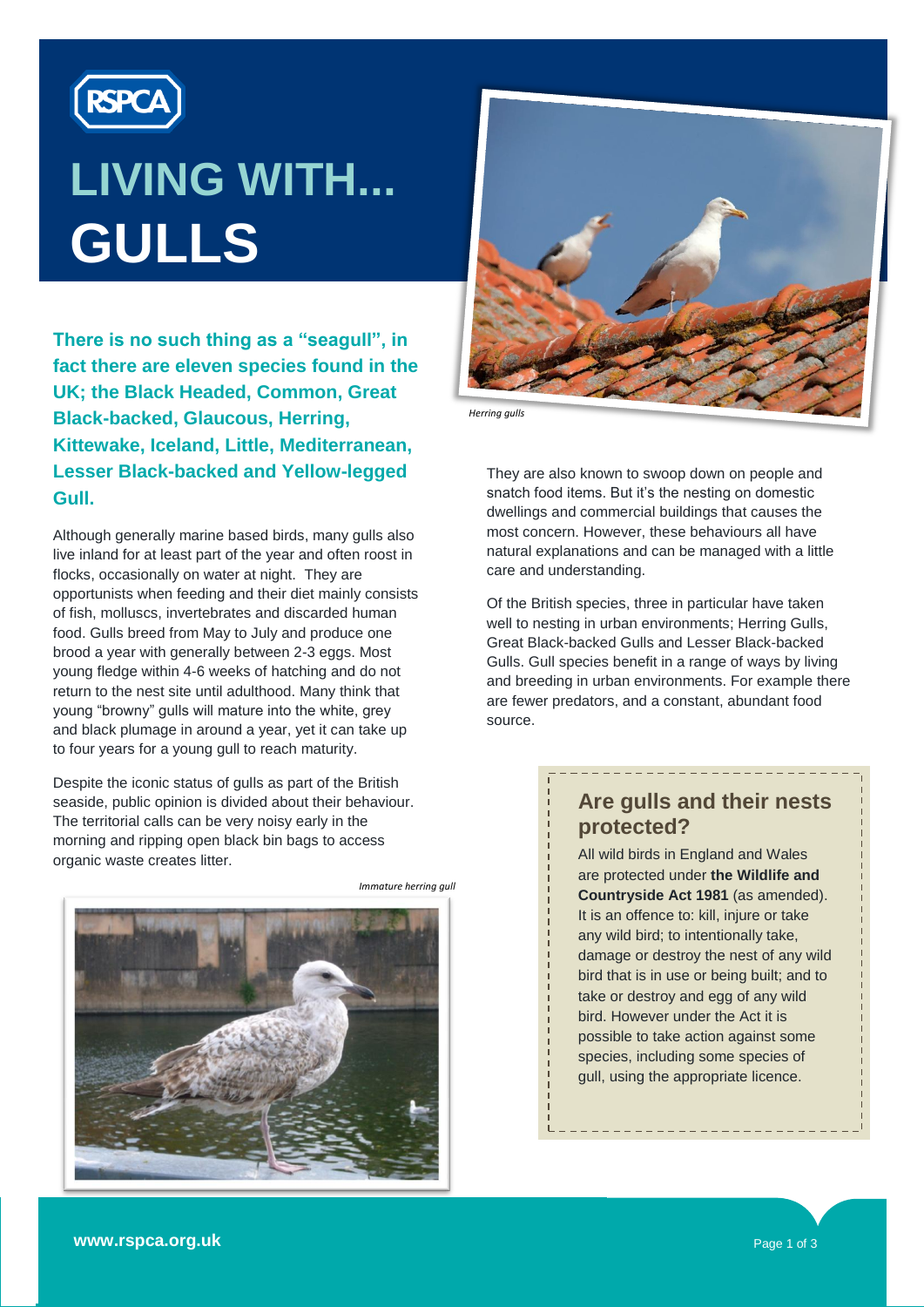# **LIVING WITH... GULLS**

### **How can I deter gulls...**

#### **FROM ROOTING THROUGH HOUSEHOLD RUBBISH?**

- Dispose of any litter that may be foraged by gulls into bins, rather than leaving it in bags or crates of rubbish.
- Gull-proof bins are easily acquired, cheap and very effective. Some councils in Cornwall and Devon have started using hessian bags as gulls cannot peck through them to get to the food.

#### **WHEN OUT AND ABOUT?**

- Snatching food is a behaviour learned and reinforced by being fed by the public. **Try to avoid feeding any gulls**, keep your food to yourself and, where possible, try to use re-sealable food containers or something that will close.
- Avoid giving young children loose food like crisps or chips if you notice a large number of gulls around.
- Avoid widespread feeding of gulls, particularly in public areas.
- Do not litter; rubbish on the floor will always attract gulls.

#### **FROM NESTING ON ROOFS?**

- Simple wire-frame structures around chimney pots have shown some success,
- Anti-perching devices, such as spines, are considered to be one of the most humane ways of trying to minimise the problems these birds can cause. The spines are either angled so that they are awkward to land on but will not impale the bird, some may be designed to bend but be firm enough to provide an uncomfortable perching or roosting place for the bird. **However it is vital these are installed appropriately by trained professionals and inspected regularly.**
- When installed properly, netting can provide humane, long-term solution to controlling birds. The correct size mesh and tension will ensure that misadventure due to entanglement is reduced**. As with anti-perch devices, netting should be maintained and inspected regularly.**
- Hazing or disturbance during early nest building can be effective on large commercial buildings with flat roofs.
- Clear all the moss and plants off your roof and out of gutters.

#### **How can I stop gulls calling in the morning?**

The noisiest time of the year for gulls is the breeding season, between May and July. The best way to avoid disturbances like this is by taking action in the winter to limit the opportunity for gulls to settle or nest on your property.

*Black-headed gull*



*Juvenile herring gull*

**Between May and July it is advisable to leave gulls alone (until the breeding is over) and then take preventive action to ensure they do not return. Gulls" nests are protected while under construction or in use and it is an offence to restrict access to a nest that is being used. The RSPCA has produced a leaflet on "Living with... nesting birds" which contains more information.**